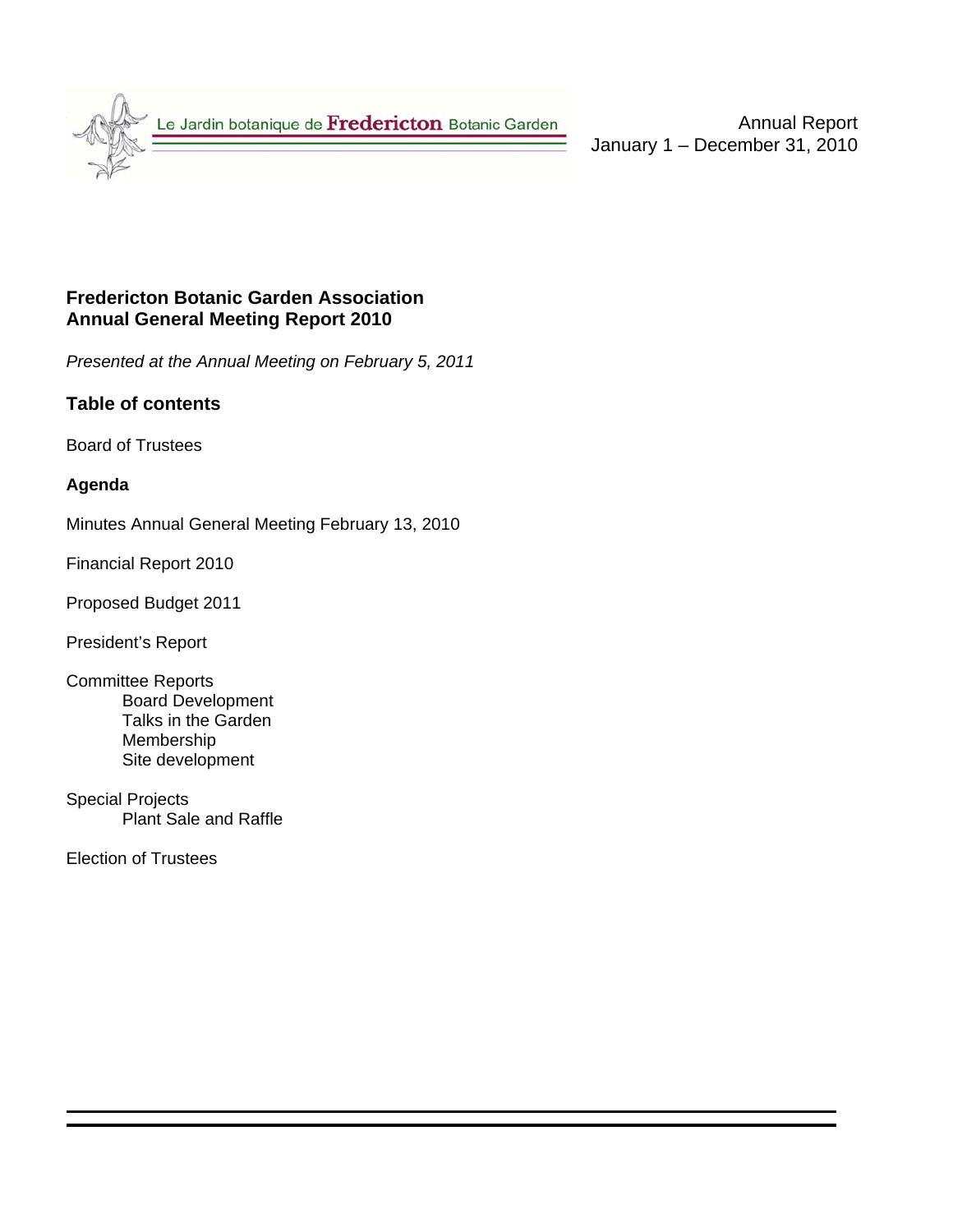

Le Jardin botanique de Fredericton Botanic Garden January 1 – December 31, 2010

Annual Report

# **FREDERICTON BOTANIC GARDEN ASSOCIATION, INC.**

**2010 Executive Committee** 

**President – Norah Davidson-Wright Vice-President – Brian Parker Secretary – Carole Peacock Treasurer – Michael Dillon** 

**Board of Trustees** 

**Norah Davidson-Wright Michael Dillon 2018** Michael Dillon Suite 300A, 412 Queen Street, 107 – 35 McKnight Street, Fredericton, NB E3B 1B6 Fredericton, NB E3A 5W5

**Valerie Hillier Ruth Muldrew** 671 McLeod Avenue, 155 Southampton Drive,

 **Brian Parker Jacques Paynter** 27 Marshall Street, 27 Marshall Street, 27 Marshall Heights, 27 Marshall Heights, 27 Marshall Heights, 27 Marshall Heights, 2016

**Carole Peacock Bill Seabrook** 36 Alexandra Street, 1343 Lincoln Road, Fredericton, NB E3B 1Y4 Fredericton, NB E3B 8J5

**George Strunz**  26 Cameron Court, Fredericton, NB E3B 2R9

**Richard Tarn** ex office, Chair, Site Development Committee 21 Forest Acres Court Fredericton, NB E3B 4L5

Fredericton, NB E3B 1V4 Fredericton, NB E3B 4T5

Fredericton, NB E3A 4J8 Fredericton, NB E3A 5M2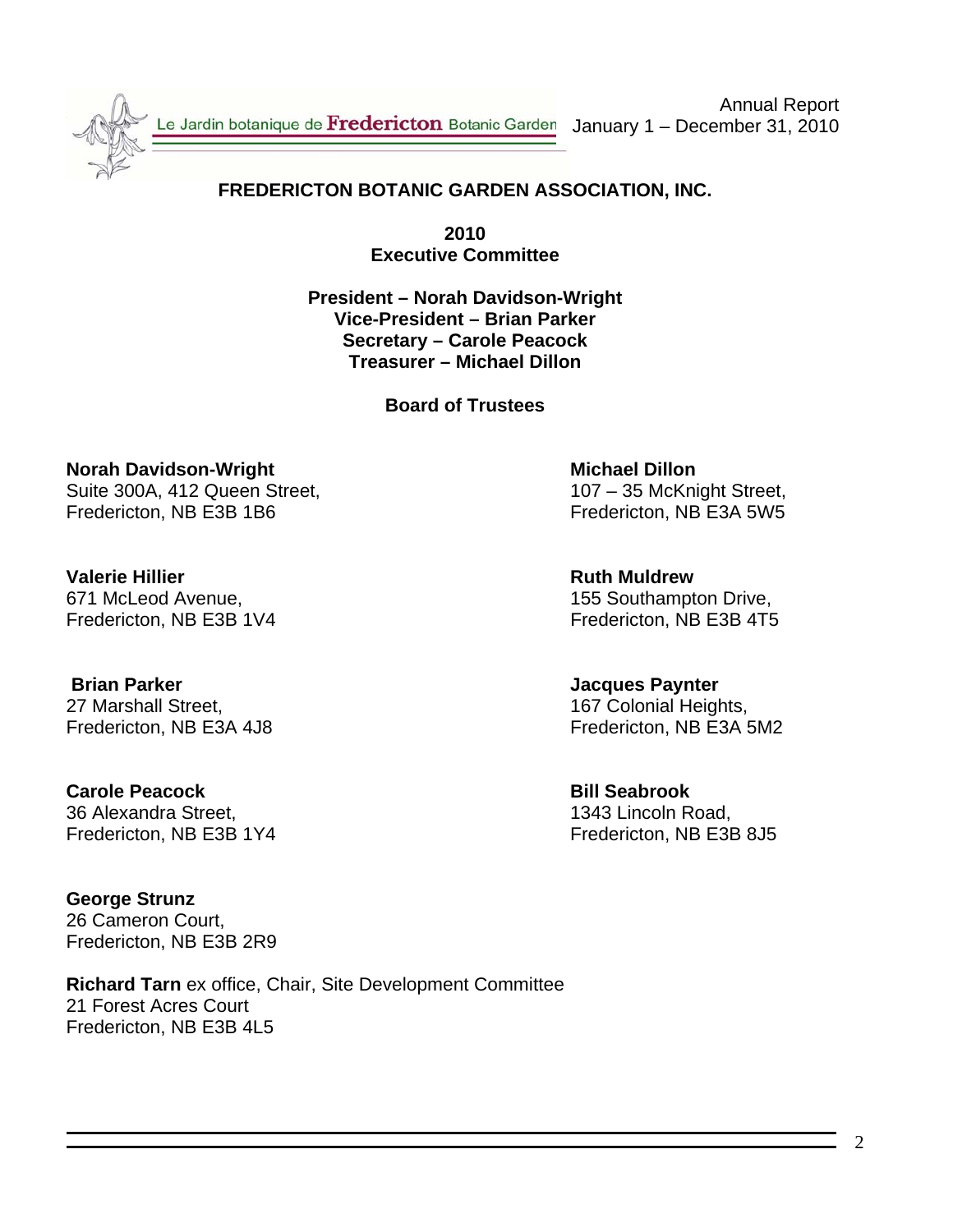

#### **Minutes of the 2010 Annual General Meeting**

*Presented at the Annual General Meeting on February 5, 2011*

#### **FREDERICTON BOTANIC GARDEN ASSOCIATION**

Annual General Meeting February 13, 2010 Marysville Heritage Centre

Vice-President Norah Davidson-Wright called the meeting to order at 12:50 p.m.

#### **Approval of the Agenda**

Motion: to approve the agenda as printed Moved by Bill Seabrook, seconded by Louis-Philippe Albert Motion carried

#### **Approval of the Minutes of the 2009 Annual General Meeting**

Motion: to approve the minutes of February 7, 2009 Moved by George Strunz, seconded by Jorge Dietrich Motion carried There was no business arising from the minutes.

#### **Financial Report 2009**

In the absence of Treasurer Mike Dillon, the Chair directed members to the Financial Report for 2009 as included in the Annual Report. Motion: to approve financial report as written Moved by Juliet Davis, seconded by Lucy Dyer Motion carried

#### **Proposed Budget 2010**

In the absence of Treasurer Mike Dillon, the Chair directed members to the Budget proposed for 2010 as included in the Annual Report. Motion: to approve the budget proposed for 2010 as written Moved by Bill Seabrook, seconded by Lucy Dyer Motion carried

#### **President's Report**

In the absence of President Jacques Paynter, the Chair directed members to the President's Report as included in the Annual Report.

Motion: to accept the President's report as written. Moved by Jackie Steward, seconded by Brian Parker Motion carried

#### **Committee Reports**

Motion: to accept committee reports as presented Moved by Jackie Steward, seconded by Brian Parker Motion carried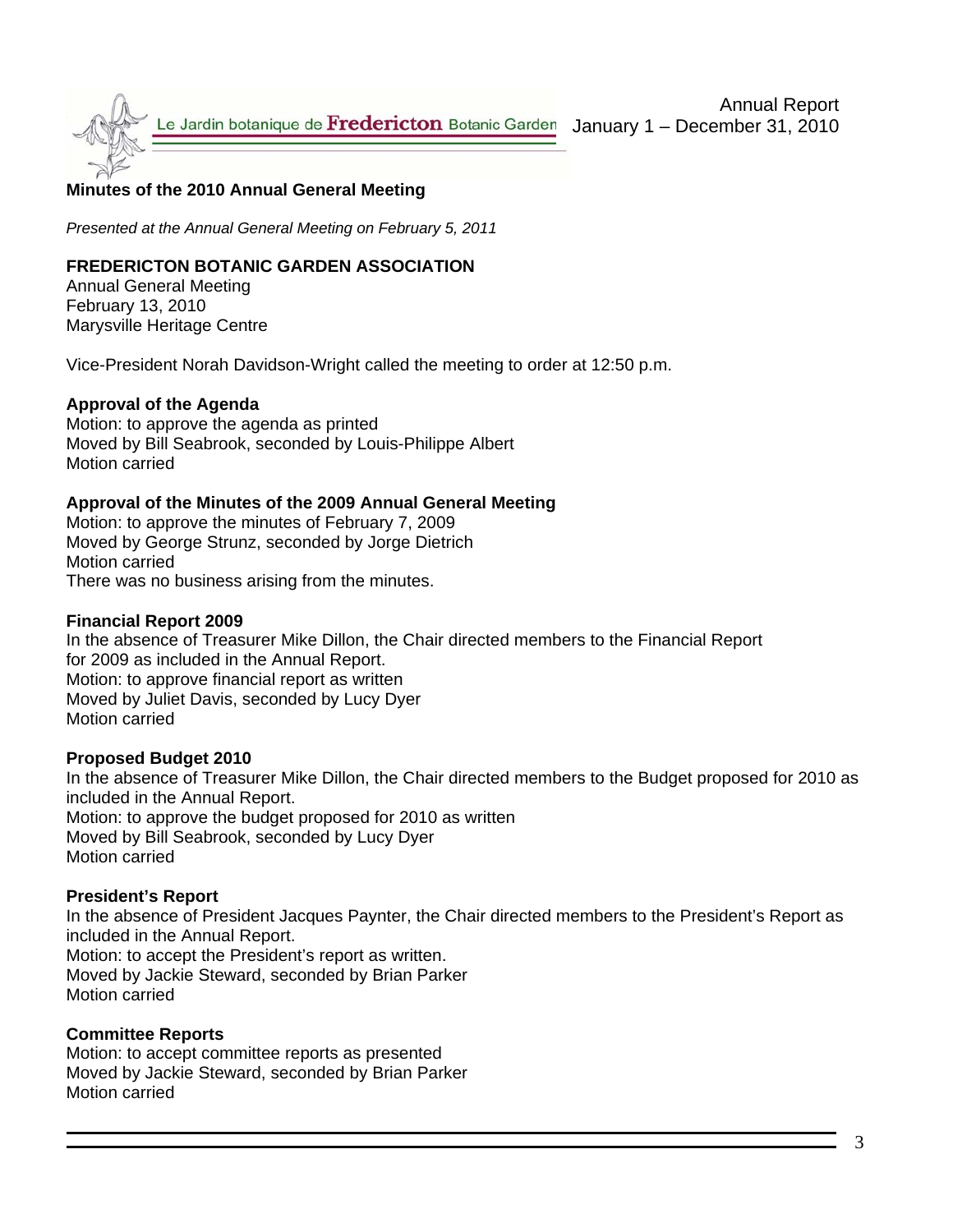

Le Jardin botanique de Fredericton Botanic Garden

January 1 – December 31, 2010

# **Special Projects**

Norah Davidson-Wright, chair of the 2010 Plant Sale, advised members of plans for this year's sale.

#### **Election of Trustees**

George Strunz as chair of the Board Development announced that Lucy Dyer had completed her third term as a Board member. He presented one nominee for election: Ian Veach, and two for re-election: Bill Seabrook and Brian Parker. There being no further nominations from the floor, the nominees were elected by acclamation.

#### **Other Business**

There being none, the Annual General Meeting was declared adjourned by the Chair at 1:20 p.m.

#### **The new Board held a meeting and announced the Board Executive:**

| <b>President</b> | Norah Davidson-Wright |
|------------------|-----------------------|
| Vice-President   | <b>Brian Parker</b>   |
| Treasurer        | Valerie Hillier       |
| Secretary        | Carole Peacock        |

Refreshments and the Silent Auction followed, along with entertainment by John McLaggan.

 . Guest speaker Renata Woodward, Program Director of the Nature Trust of New Brunswick spoke on "The Management of Areas with Rare Plants" and responded to questions from the audience.

Silent auction results were announced.

The meeting concluded at 3:30 p.m.

Respectfully submitted,

Carole Peacock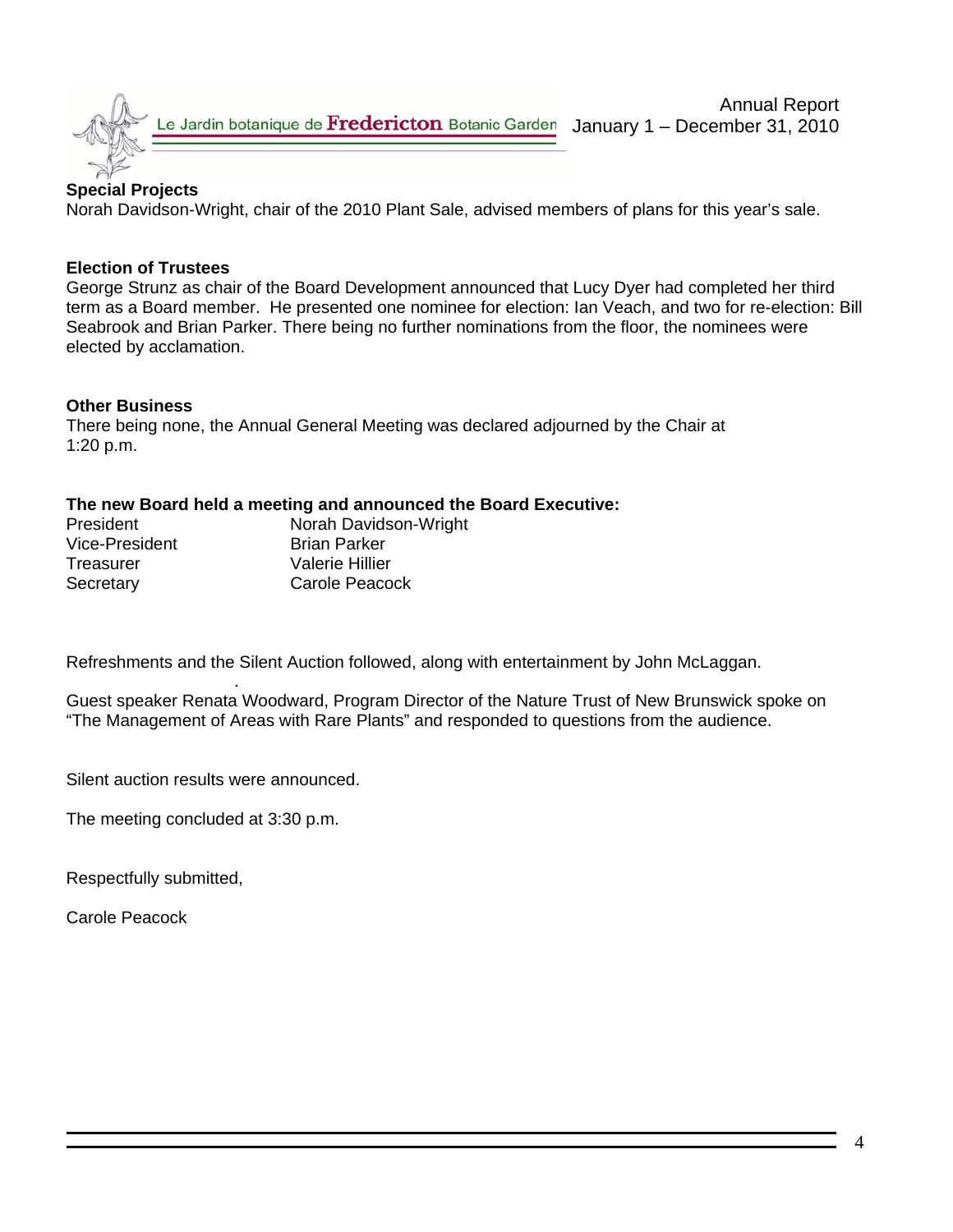

# **Financial Report 2010**

*Presented at the Annual General Meeting on February 05, 2011* 

Balance Sheet - As of 31/12/2010

| Account<br><b>ASSETS</b>                                              | Balance                                      |
|-----------------------------------------------------------------------|----------------------------------------------|
| Chequing<br>Segregated<br><b>Shares</b><br><b>TOTAL Bank Accounts</b> | $-1,191.60$<br>537.53<br>300.00<br>$-354.07$ |
| <b>Investors Group</b>                                                | 20,813.28                                    |
| <b>TOTAL ASSETS</b>                                                   | 20,459.21                                    |
| <b>LIABILITIES</b><br><b>EQUITY</b>                                   | 0.00<br>20,459.21                            |
| <b>TOTAL LIABILITIES &amp; EQUITY</b>                                 | 20,459.21                                    |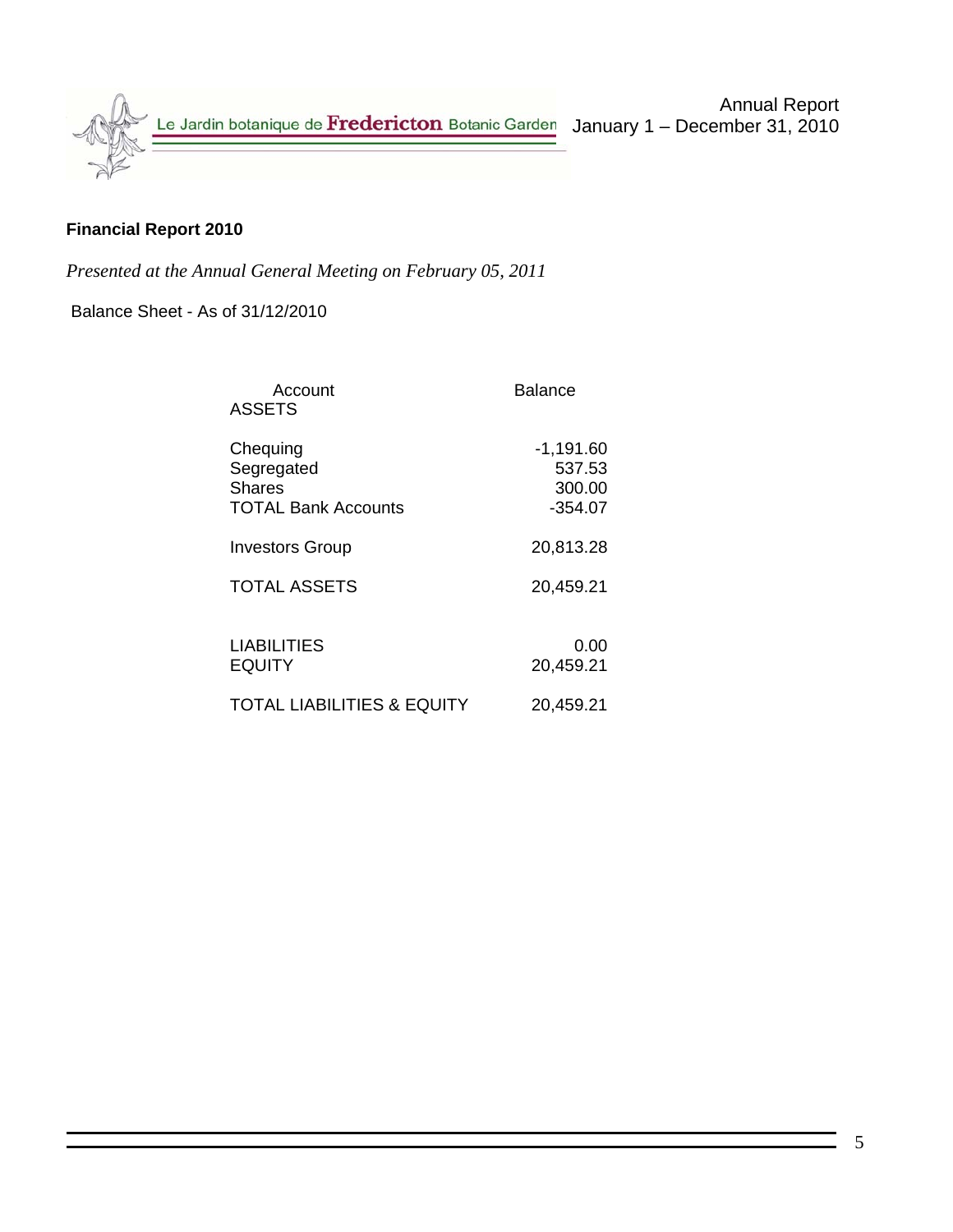

Annual Report January 1 – December 31, 2010

# **FBGA ANNUAL FINANCIAL REPORT FOR 2010**

|                                                                |                    | <b>BUDGET</b>   |                    |                    |                    |                    |                    | <b>BUDGET</b>   |                    |
|----------------------------------------------------------------|--------------------|-----------------|--------------------|--------------------|--------------------|--------------------|--------------------|-----------------|--------------------|
| <b>ITEM</b>                                                    |                    | 2010            |                    |                    | 2010 ANNUAL TOTALS |                    |                    | 2011            |                    |
|                                                                | <b>INCOME</b>      | <b>EXPENSES</b> | <b>BALANCE</b>     | <b>INCOME</b>      | <b>EXPENSES</b>    | <b>BALANCE</b>     | <b>INCOME</b>      | <b>EXPENSES</b> | <b>BALANCE</b>     |
| <b>INCOME/FUNDING</b>                                          |                    |                 |                    |                    |                    |                    |                    |                 |                    |
| City of Fredericton Grant                                      |                    |                 | \$0                |                    |                    | \$0                |                    |                 | \$0                |
| Province of NB (student SEED)<br>Gov't of Canada (student CSJ) | \$3,000<br>\$3,000 |                 | \$3,000<br>\$3,000 | \$2,782<br>\$3,011 |                    | \$2,782<br>\$3,011 | \$2,900<br>\$2,900 |                 | \$2,900<br>\$2,900 |
|                                                                | \$10,000           |                 | \$10,000           | \$0                |                    | \$0                | \$10,000           |                 | \$10,000           |
| Capital Fundraising<br>Donations                               | \$500              |                 | \$500              | \$1,236            |                    | \$1,236            | \$500              |                 | \$500              |
| Donations - Memorials                                          | \$8,500            |                 | \$8,500            | \$370              |                    | \$370              |                    |                 | \$6,500            |
|                                                                |                    | \$100           | (\$100)            |                    | \$34               |                    | \$6,500            | \$100           |                    |
| Bank charges/Interest                                          |                    |                 |                    |                    |                    | (\$34)             |                    |                 | (\$100)            |
| <b>HST Rebate</b>                                              | \$2,000            |                 | \$2,000            | \$2,361            |                    | \$2,361            | \$1,000            |                 | \$1,000            |
| <b>SUB-TOTAL</b>                                               | \$27,000           | \$100           | \$26,900           | \$9,760            | \$34               | \$9,726            | \$23,800           | \$100           | \$23,700           |
| <b>FUNDRAISING ACTIVITIES</b>                                  |                    |                 |                    |                    |                    |                    |                    |                 |                    |
| Plant Sale - General                                           | \$10,800           | \$5,000         | \$5,800            | \$10,689           | \$4,450            | \$6,239            | \$10,800           | \$5,000         | \$5,800            |
| Plant Sale Raffle                                              | \$3,500            | \$1,000         | \$2,500            | \$3,510            | \$778              | \$2,732            | \$3,500            | \$1,000         | \$2,500            |
| <b>Plant Sale Silent Auction</b>                               | \$200              | \$0             | \$200              | \$370              |                    | \$370              | \$200              | \$0             | \$200              |
| <b>AGM Silent Auction</b>                                      | \$1,500            | \$0             | \$1,500            | \$1,153            | \$18               | \$1,135            | \$1,500            | \$0             | \$1,500            |
| Seedy Saturday                                                 | \$100              | \$75            | \$25               | \$42               |                    | \$42               | \$100              | \$75            | \$25               |
| <b>Treasured Garden Tour</b>                                   | \$3,000            | \$2,500         | \$500              |                    |                    | \$0                | \$0                | \$0             | \$0                |
| Talks in the Garden                                            |                    | \$100           | (\$100)            |                    |                    | \$0                |                    | \$100           | (\$100)            |
| Membership                                                     | \$3,000            | \$200           | \$2,800            | \$2,680            | \$171              | \$2,509            | \$3,000            | \$200           | \$2,800            |
| Other sale items                                               | \$100              | \$0             | \$100              | \$45               |                    | \$45               | \$100              | \$0             | \$100              |
| <b>SUB-TOTAL</b>                                               | \$22,200           | \$8,875         | \$13,325           | \$18,489           | \$5,417            | \$13,072           | \$19,200           | \$6,375         | \$12,825           |
| <b>ADMINISTRATION</b>                                          |                    |                 |                    |                    |                    |                    |                    |                 |                    |
| <b>Administration - General</b>                                |                    | \$800           | (\$800)            |                    | \$649              | (\$649)            |                    | \$800           | (\$800)            |
| Admin. Services - (Exec. Dir.)                                 |                    | \$4,500         | (\$4,500)          |                    | \$2,890            | (\$2,890)          |                    | \$4,500         | (\$4,500)          |
| <b>AGM</b>                                                     |                    | \$750           | (\$750)            |                    | \$850              | (\$850)            |                    | \$750           | (\$750)            |
| <b>Building</b>                                                | \$1,000            | \$300           | \$700              | \$1,540            |                    | \$1,540            | \$1,000            | \$300           | \$700              |
| Insurance                                                      |                    | \$1,800         | (\$1,800)          |                    | \$1,259            | (\$1,259)          |                    | \$1,300         | (\$1,300)          |
| <b>Board Development</b>                                       |                    | \$100           | (\$100)            |                    | \$0                | \$0                |                    | \$100           | (\$100)            |
| Utilities (Telephone)                                          |                    | \$1,000         | (\$1,000)          |                    | \$1,124            | (\$1,124)          |                    | \$1,000         | (\$1,000)          |
|                                                                |                    |                 |                    |                    |                    |                    |                    |                 |                    |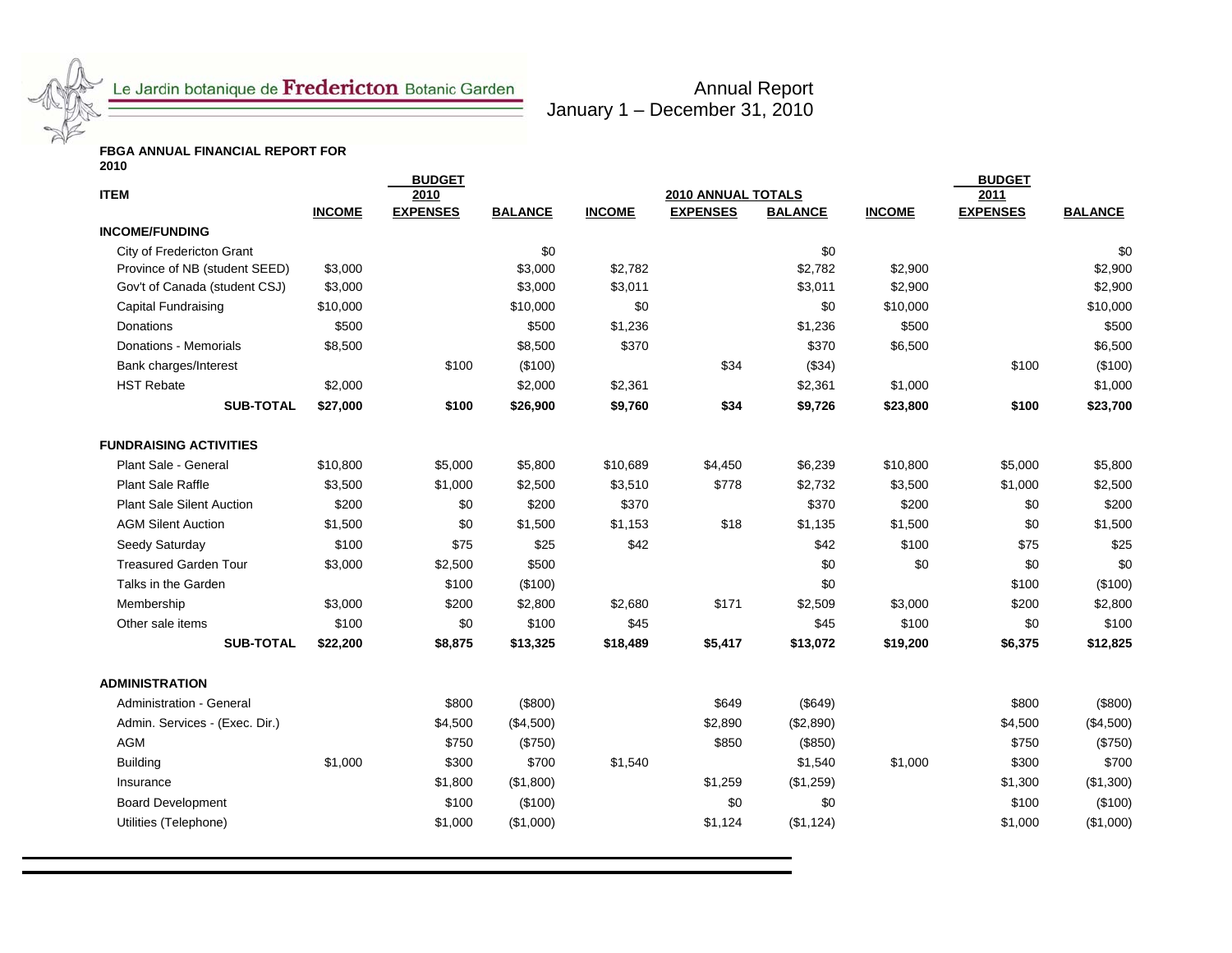January 1 – December 31, 2010

Annual Report

**SUB-TOTAL \$1,000 \$9,250 (\$8,250) \$1,540 \$6,772 (\$5,232) \$1,000 \$8,750 (\$7,750)** 

| <b>PUBLIC RELATIONS</b>         |          |          |            |          |          |            |          |          |            |
|---------------------------------|----------|----------|------------|----------|----------|------------|----------|----------|------------|
| Advertising                     |          | \$250    | (\$250)    |          | \$0      | \$0        |          | \$250    | (\$250)    |
| Newsletter                      |          | \$300    | (\$300)    |          | \$236    | (\$236)    |          | \$300    | $(\$300)$  |
| Web Site                        |          | \$150    | (\$150)    |          | \$51     | (\$51)     |          | \$150    | (\$150)    |
| Sale Items                      | \$400    |          | \$400      |          |          | \$0        | \$400    |          | \$400      |
| Recognition                     |          | \$50     | (\$50)     |          | \$0      | \$0        |          | \$50     | (\$50)     |
| Other activities                |          | \$50     | (\$50)     |          | \$78     | (\$78)     |          | \$50     | (\$50)     |
| <b>SUB-TOTAL</b>                | \$400    | \$800    | (\$400)    | \$0      | \$365    | (\$365)    | \$400    | \$800    | (\$400)    |
| <b>SITE DEVELOPMENT</b>         |          |          |            |          |          |            |          |          |            |
| <b>Entry Garden Development</b> |          | \$1,000  | (\$1,000)  | \$0      | \$0      | \$0        |          | \$0      | \$0        |
| Memorial Garden Devel.          |          | \$0      | \$0        |          | \$0      | \$0        |          | \$0      | \$0        |
| Rose Garden Devel.              |          | \$10,000 | (\$10,000) |          | \$0      | \$0        |          | \$0      | \$0        |
| Operating                       |          | \$500    | (\$500)    |          | \$0      | \$0        |          | \$500    | $(\$500)$  |
| Students (Salaries etc.)        |          | \$16,500 | (\$16,500) |          | \$12,431 | (\$12,431) |          | \$12,500 | (\$12,500) |
| Pond and landscaping            |          | \$5,000  | (\$5,000)  |          | \$8,274  | (\$8,274)  |          | \$5,000  | (\$5,000)  |
| White Garden completion         |          | \$500    | (\$500)    |          | \$0      | \$0        |          | \$0      | \$0        |
| Signage                         |          | \$1,500  | (\$1,500)  |          | \$0      | \$0        |          | \$0      | \$0        |
| Plant Collecting Acquisition    |          | \$1,000  | (\$1,000)  |          | \$0      | \$0        |          | \$0      | \$0        |
| SUB-TOTAL                       | \$0      | \$36,000 | (\$36,000) | \$0      | \$20,705 | (\$20,705) | \$0      | \$18,000 | (\$18,000) |
| <b>TOTAL</b>                    | \$50,600 | \$55,025 | (\$4,425)  | \$29,789 | \$33,293 | (\$3,504)  | \$44,400 | \$34,025 | \$10,375   |

7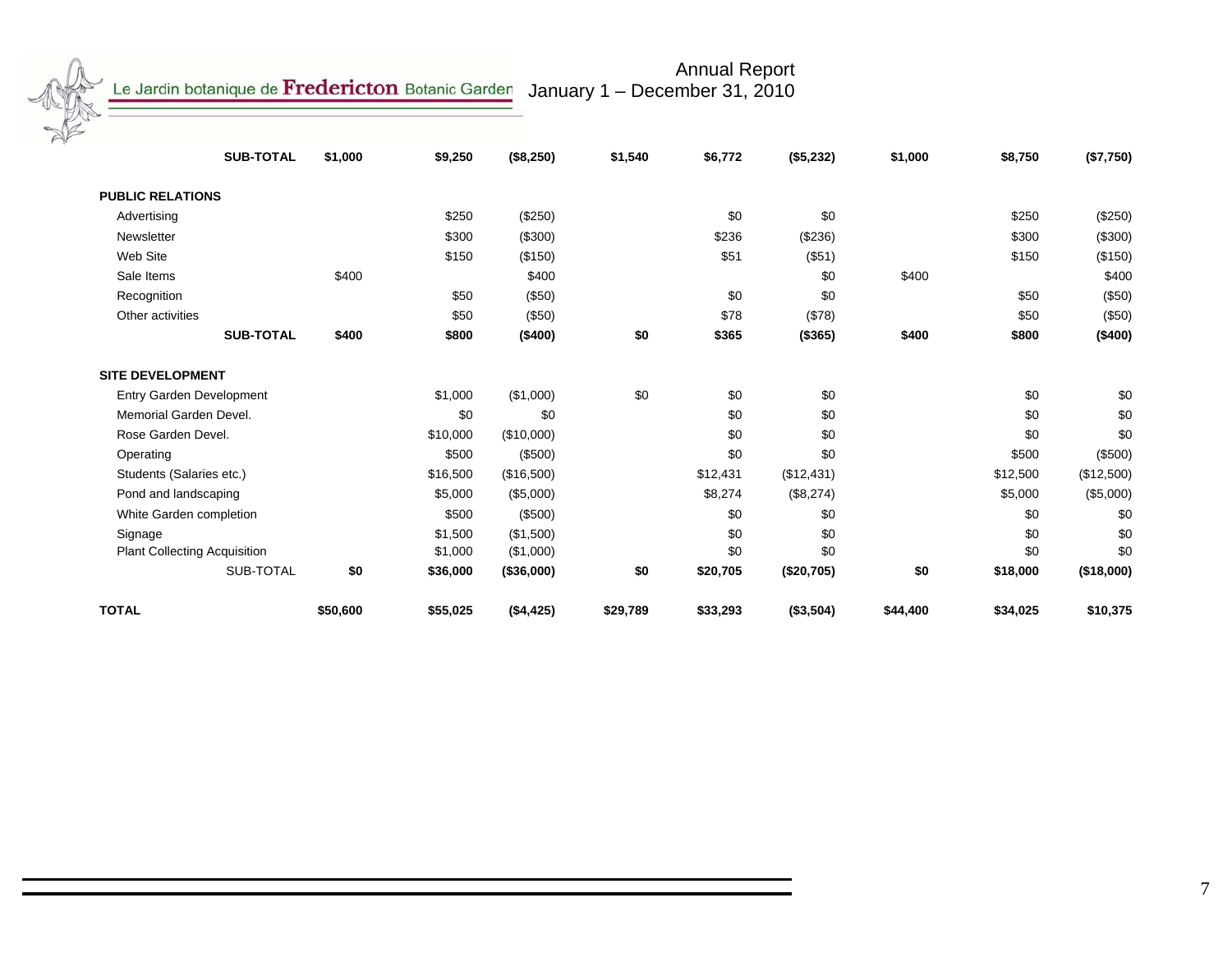

# **President's Report**

*Presented at the Annual General Meeting on February 5, 2011*

2010 has been a rewarding and busy year for me as president.

 The plant sale was very successful thanks to the experience and the enthusiasm of the committee and volunteers. This year we invited organizations with similar purposes to participate in the plant sale and were very pleased with the results. Several projects came out of discussions during the plant sale meetings.

 The greenhouse has been completely cleared out and the benches are being repaired. Propagation beds have been developed just up the road from the greenhouse. The plants will be presented at the plant sale for the public to purchase. We hope to develop a strong base of plant material from the Fredericton Botanic Garden for each plant sale in addition to the donated and purchased items.

 After the plant sale, donations of unsold plants were made to Portage Atlantic facility in Cassidy Lake, NB and to Devon Middle School.

 Seedy Saturday was held March 27 at Gibson Memorial United Church. Chaired by Ruth Muldrew, the event was very successful and enjoyed by many. This year the FBGA has been invited to share the Seedy Saturday event with the ACORN (Atlantic Canada Organic Regional Network) Conference being held at the Crowne Plaza Hotel. March 12, 2011 is the date for this event.

 The Association secured a grant of \$30,000 from the Environmental Trust Fund for plant material and signage. This summer saw much design and construction work in the area of the pond. Some delays were experienced because the bluebird nested in the boxes by the pond. I recently met with Environment Minister Margaret-Ann Blaney to discuss the current EFT grant and future applications.

 Many members were disappointed that there was no Treasured Garden Tour this year. The decision was not lightly made; however, the lack of volunteers to assist with this project was the deciding factor. The Board has decided to create a different type of event to showcase our garden to the membership.

The Local Improvement Association did not meet in 2010. I attended my

Translation unavailable at this time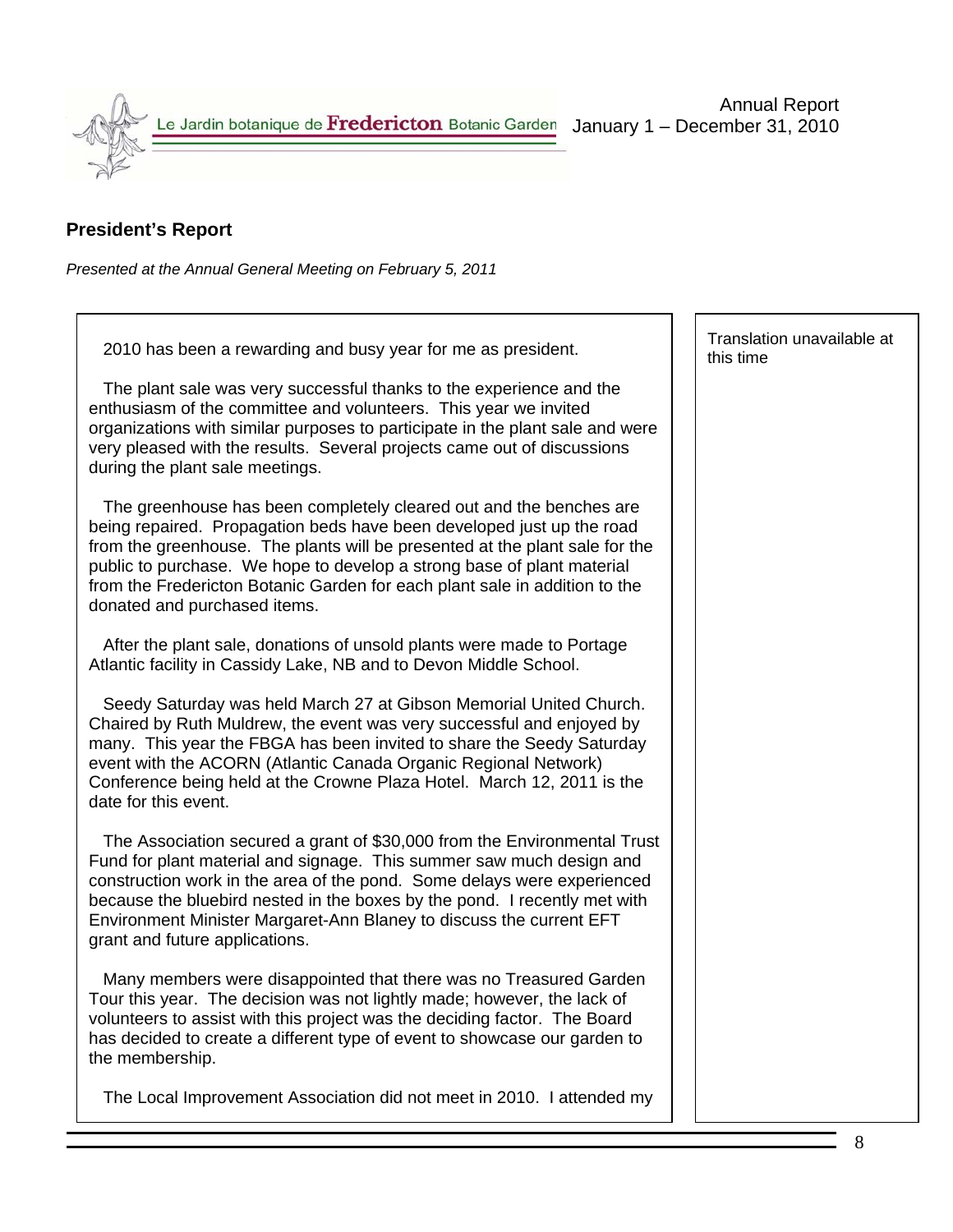

first meeting on January 13this year. We discussed funding and staffing issues, records of the Association and have set up a regular meeting schedule. We are beginning a review of the agreement and the obligations of the City and the FBGA. We have invited the Community Services Committee to hold the June 2011 meeting at the Resource Centre, with a tour of the garden.

 The City of Fredericton has withdrawn \$25,000 of funding to the Fredericton Botanic Garden Association. It is our position that this is unacceptable and that the City is not meeting its obligations in the LIA agreement. This amount has been called a "grant", but it is not a grant. The FBGA has not received any grant funding applied for since the grant received in 2003 which was awarded over 5 years ending in 2008.

 The Board is planning to hold a Board Workshop to focus on our mandate, our vision and our plans. We have a stunning garden and we need to develop our membership and volunteer base, implement a viable fundraising strategy and promote the Fredericton Botanic Garden.

 "Talks in the Garden" did not get organized this year. Planned evenings were canceled at the last minute. Ruth Muldrew, Heather Connors-Dunphy and Brian Parker wrote wonderful articles for the Daily Gleaner Garden Sections. Richard Tarn and Brian Parker held a gardening workshop.

 I would like to give my heartfelt thanks to Harold Boone of the City Parks and Trees Department, who has helped and supported the Garden operations for years, and is now working on other City projects. Thanks to Brian Cochrane, Julie Baker and Keanan Jewett. The property was beautifully maintained this year. Thanks to you, the members and volunteers who are the lifeblood of this organization. Thanks to all the Board, particularly Carole Peacock and Jacques Paynter who are leaving the Board this year. Graham Allen, thank-you for your support, your organizational skills and your dedication.

 This has been an amazing experience for me. As a team, we have made much progress and can see more clearly the direction we have to travel to fulfill the mandate of this Association

Respectfully submitted

 Norah Davidson Wright President, Board of Trustees of the Fredericton Botanic Garden Association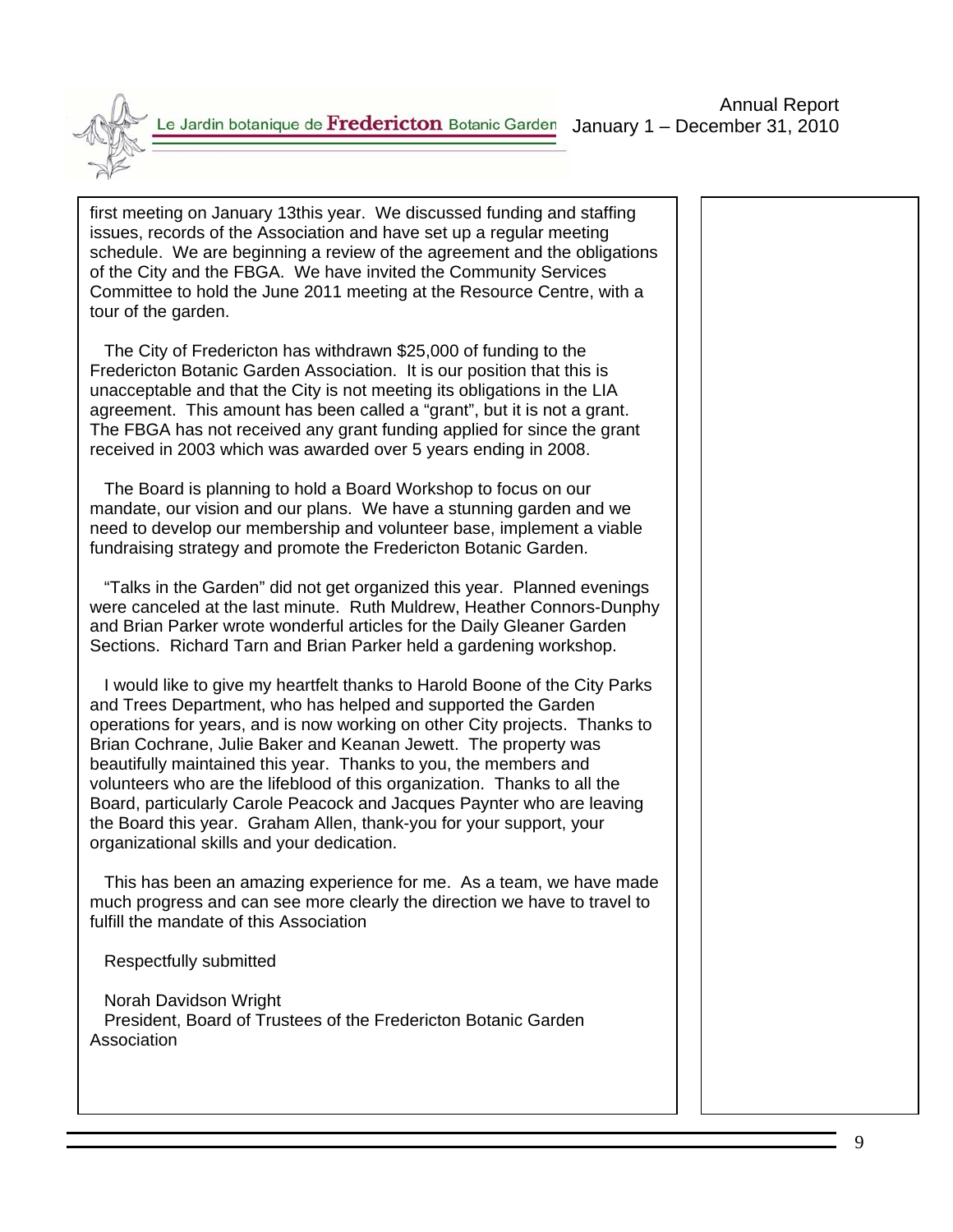

# **Board Development Committee**

# *Presented at the Annual General Meeting on February 05, 2011*

The composition and term status of the FBGA Board of Trustees that served during the past twelve months is shown below:

# **Serving till 2013 AGM**

- 1. Brian Parker (3rd term)
- 2. Bill Seabrook (3rd term)

# **Serving till 2012 AGM**

- 1. Mike Dillon (3rd term)
- 2. George Strunz (3rd term)
- 3. Valerie Hillier (2nd term)
- 4. Carole Peacock (2nd term)\*
- 5. Ian Veach (1st term)

# **Serving till 2011 AGM**

- 1. Ruth Muldrew (1st term) (To be reelected)
- 2. Norah Davidson-Wright (1st term) (To be reelected)
	- \* Resigning Feb 2011. Replacement Nominee: Heather Connors-Dunphy
- Terms of Reference: Board Development Committee
- i) Review the composition of the Board and committees and the involvement of their respective members annually.

ii) Recommend changes to the Board and committee structure, terms, etc., that would be most effective and productive for the FBGA.

iii) Develop a standing list of potential Board and committee members.

iv) Recruit and nominate qualified candidates to the Board and committees. Explain duties and attendance expectations.

- v) Maintain an up-to-date manual for presentation to new Board and committee members.
- vi) Develop and implement an orientation program for new members of the Board and committees.
- vii) Interview each new Board member or committee member at the time of nomination and annually

thereafter, to assess their interests, role on the team, and their satisfaction with their current and past involvement.

- viii) Assure ongoing board training for all members.
- ix) Try to assure all members are using their skills effectively and are satisfied with their involvement.
- x) Arrange for recognition of Board and committee members.
- xi) Develop ways to make serving the Botanic Garden organization an enjoyable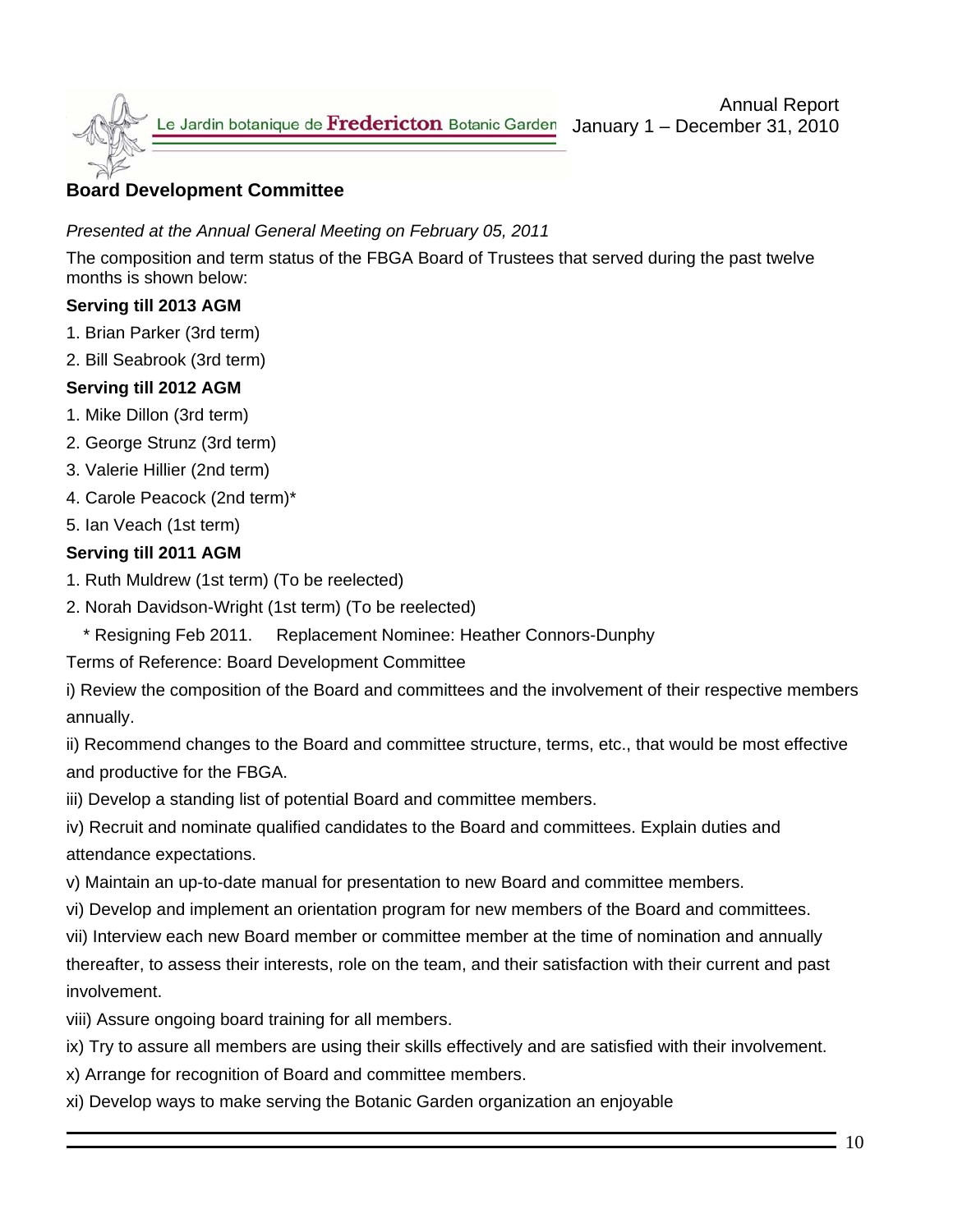# **Membership Committee**

*Presented at the Annual General Meeting on February 5, 2011*

Over the past year the membership committee struggled without an active Chairperson.

There were 8 new member gained this year. Support is appreciated the from new members for the organization, and extend them all a hearty welcome to the organization. It is hoped they will become actively involved. At the end of 2010, the membership stood at 193, consisting of 98 Individual memberships, 47 Senior/student memberships, and 44 Family memberships. Because each Family membership represents at least two individuals, the total number of members is higher than the total number of memberships. We continued to promote the purchase (and renewal) of memberships at Association events and elsewhere, including:

 - Setting up and decorating a membership booth at the Annual Plant Sale in May, distributing brochures, and organizing a draw for new members. We also set up a small Botanic Boutique at the Plant sale, to generate some extra revenue for the Association by selling the Association's attractive, high quality green t-shirts, FBGA pins, and a few other mainly garden related items.

- Attending Seedy Saturday to promote membership.

- Gift memberships were promoted via the Newsletter.

 A list of retailers providing a 10% discount to members now includes Capital Landscape & City Gardeners, Co-Op Country Store (Northside) Corn Hill Nurseries, Curries Greenhouses, Kent Garden Centre, Scott's Nursery and Wetmore's Nursery.

We would be happy to have interested volunteers join the Committee to help us achieve these goals:

- 1. Continue recruitment of new members and distribution of brochures.
- 2. Increase our retention rate of present members by encouraging renewals
- 3. Review benefits of membership and improve these where possible
- 4. Encourage the purchase of promotional items (T-shirts, pins) etc.

Thanks go to all volunteers who helped sell memberships at the Plant Sale.

# **Building Committee**

*Presented at the Annual General Meeting on February 5, 2011* 

 The Resource Center had several groups use the building. There are two quilting groups, and the River Valley Obedience Club, Canadian Power and Sail Squadrons, Senior Agrologists Group, Canadian Aviation Historical Society, Local Improvement Association, used the space for meetings as well as the various Fredericton Botanic Garden Association committees.

The interior was painted throughout in the spring, thanks to the City of Fredericton maintenance staff.

There were no expenses to the association in 2010.

Respectively submitted

Charlie Fullarton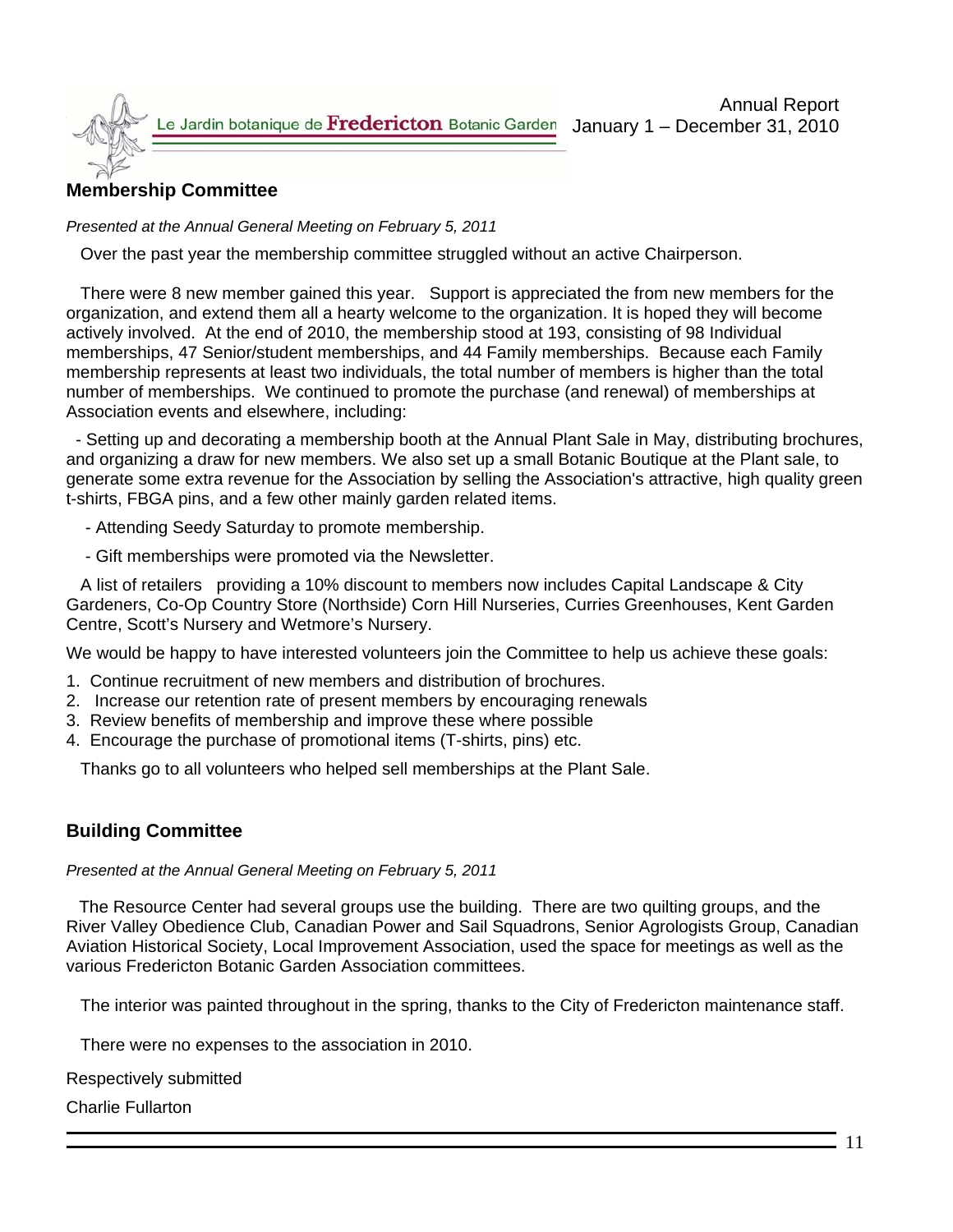

# **Website**

*Presented at the Annual General Meeting on February 5, 2011* 

The responsibility for the website was taken over by Board member Ian Lee Veach. The site needs to be updated. Look forward to the new look in early 2011.

Thank-you to Bill Hall who has maintained the site for its inception in 2003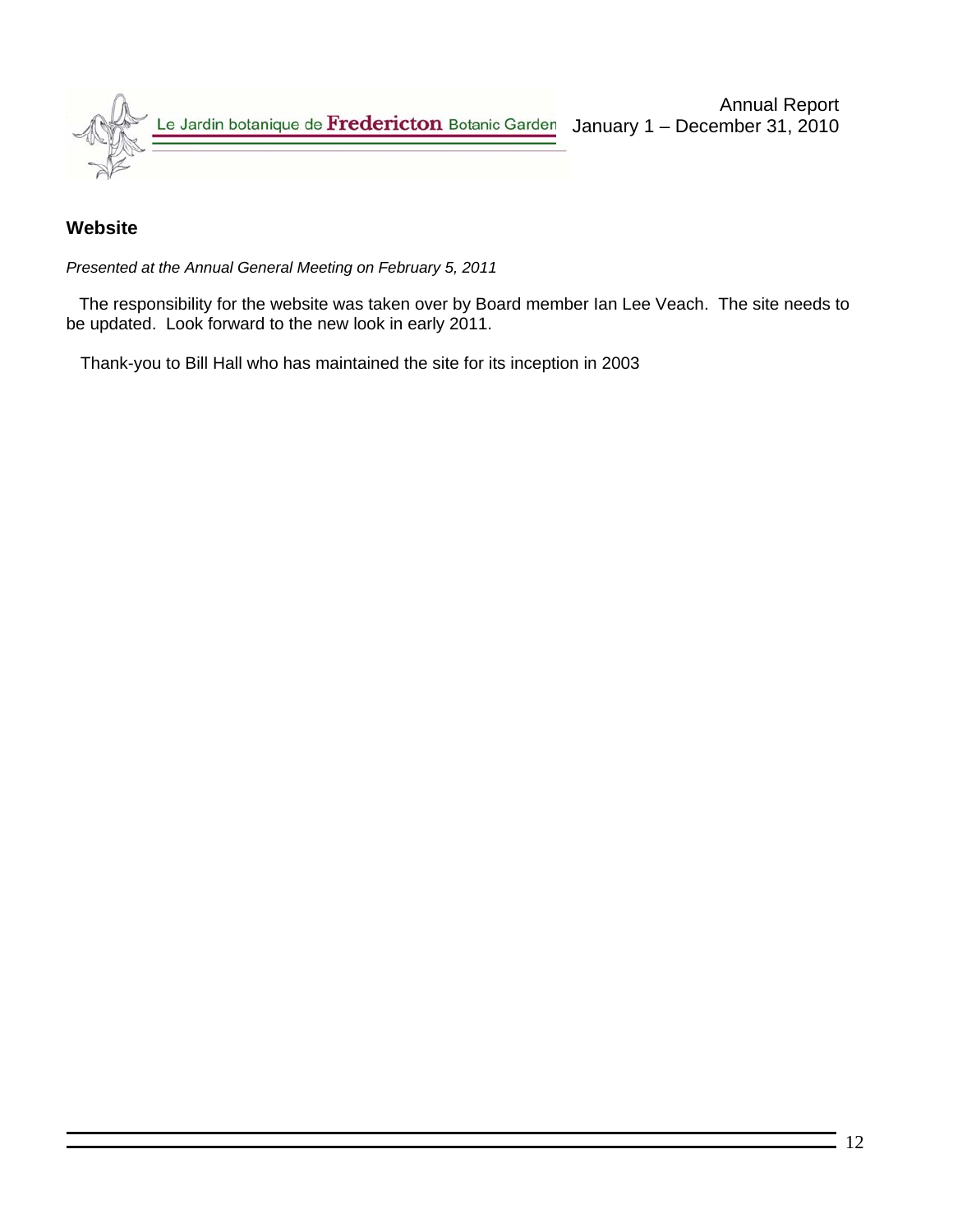

# **Site Development**

*Presented at the Annual General Meeting on February 5, 2011* 

#### **2010 Accomplishments**

The 2010 Annual General Meeting approved a Site Development budget of \$36,000. In consideration of the overall financial situation of the FBGA, actual expenses were held to \$21,100 including \$12,800 for summer student pay and \$8,300 for the Pond Project. The steady progress in building the Fredericton Botanic Garden was constrained for the second year by reduced financial resources.

The highlight of the year was the initiation of the Pond Project. The concept design to enlarge the pond, improve drainage in the surrounding area and add additional features was approved in 2008. Three grant applications were submitted in search of support for this project. We are grateful that one of these, the New Brunswick Environmental Trust Fund, provided \$30,000 "for plant material, plant labels, signage and brochures". With this in hand the construction stage commenced in late fall. Enlargement of the upper pond was almost completed, and excavation of the lower pond commenced. Plant material has been ordered and the project will be completed in early spring. Bridges to the island and the shelter on the island will follow when funding becomes available.

Significant progress was made in the Rose Garden with the support of City staff and our summer students. The larch seedlings for the Rose Garden hedge, grown and held in cold storage at Canadian Forestry Service at the Hugh John Flemming Forestry Centre, were planted in a nursery area. Establishment was 100% and small trees grew well all season. In the fall further fill became available from a City project with the result that we believe that sub grade level has been achieved across the entire site, subject to survey confirmation. The site is now ready for installation of services and construction of garden features as soon as funding is available.

A series of raised beds for plant propagation were constructed behind the greenhouse and will be used primarily for Plant Sale material. Greenhouse benches are also being repaired.

During the season the Garden was tested by several heavy rainfalls, including one of 101.7 mm on December 13, with a minimum amount of erosion. This result shows the gains made in water management since earlier events with less rain produced more damage. During the year the Garden was managed to a high standard and has never looked better. Perennials around the holding pond below the Entrance Garden are well established and provide colour in all seasons. The rhododendrons have been improved by the removal of overhanging tree branches and have good flower bud set for the coming spring. The magnolias in the Memorial Grove are becoming established and more of them should bloom in 2011.

The bird nest boxes, put up in 2009, produced some exciting results in 2010. Members of the Fredericton Nature Club monitored the boxes. While two boxes hosted black-capped chickadees, it was a pair of eastern bluebirds that caused considerable excitement. In a report prepared for the FBGA, Milda Markauskas stated that "On July 4<sup>th</sup> Bill Martin reported four young bluebirds had successfully fledged . . . . They did not stay around long after fledging and no second brood was sighted". We look forward to the continuation of this valuable cooperation with the Fredericton Nature Club.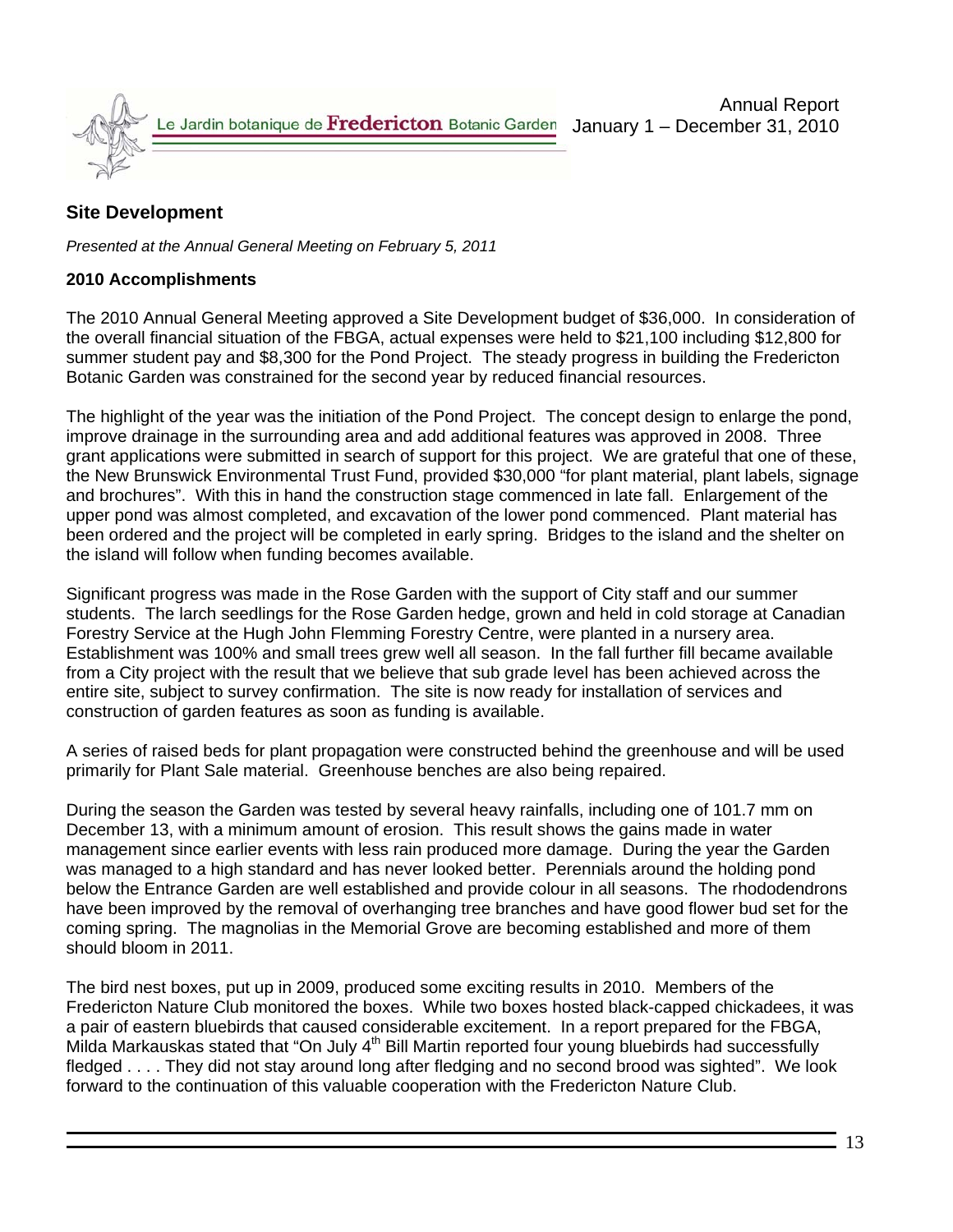

#### **2011 Plans**

Starting the year with a minimal budget the major priority will be to finish the pond excavation and planting as soon as the site is workable in the spring.

We shall again be applying for grant support for summer students from both the Canada and New Brunswick student employment programs.

Cooperation with the Fredericton Nature Club will continue on monitoring the bird nest boxes and updating the Garden bird list.

At the time of writing we are awaiting word from the City of Fredericton about the impact of their budget cuts on how they will provide the required support for the Garden. Development more than described above will depend on the success of grant applications and fundraising during the year. Lastly, we may again call on members to volunteer time to help with tasks in the Garden.

#### **Acknowledgements**

Ever since the beginning of work on the Garden Site the FBGA has been supported and assisted in countless ways by Harold Boone, the City's Trails and Project Coordinator. In 2010 this changed as Harold was required to spend more time on trail related work. During the many years Harold was our everyday contact and "go to" person he made a lot happen and played an essential role in developing the major infrastructure of the Garden. This committee and the Association greatly appreciate all he has done in the interests of the Fredericton Botanic Garden.

The Botanic Garden would not be the attraction it is without the partnership with the City of Fredericton and those who work most closely with us. Once again I wish to acknowledge the contribution of Brian Cochrane, Manager, Parks and Trees Division, Community Services Department. This year we welcomed the involvement of Julie Baker, Horticulturalist, who replaces Harold Boone. In 2010 the Horticulture Technician assigned to the Garden was Keanen Jewett. Keanen did an excellent job of managing Garden maintenance and overseeing our summer students Katrina Hodgson, Peter Shaw and Nicole Armstrong. The students were supported in part by grants from the New Brunswick SEED program and the Canada Summer Jobs program.

I acknowledge the involvement of Site Development Committee members Brian Cochrane, Julie Baker, Charlie Fullarton, Brian Parker, Owen Washburn and co-chair Jane Seabrook for their participation and contributions during the year. The Committee met on four occasions and members did additional work between meetings. Again I wish to recognize the leadership provided by Brian Parker in his role as a volunteer which is in addition to the contract work he does for the Fredericton Botanic Garden as the senior landscape artist with the Glenn Group Ltd.

Richard Tarn Co-chair Site Development Committee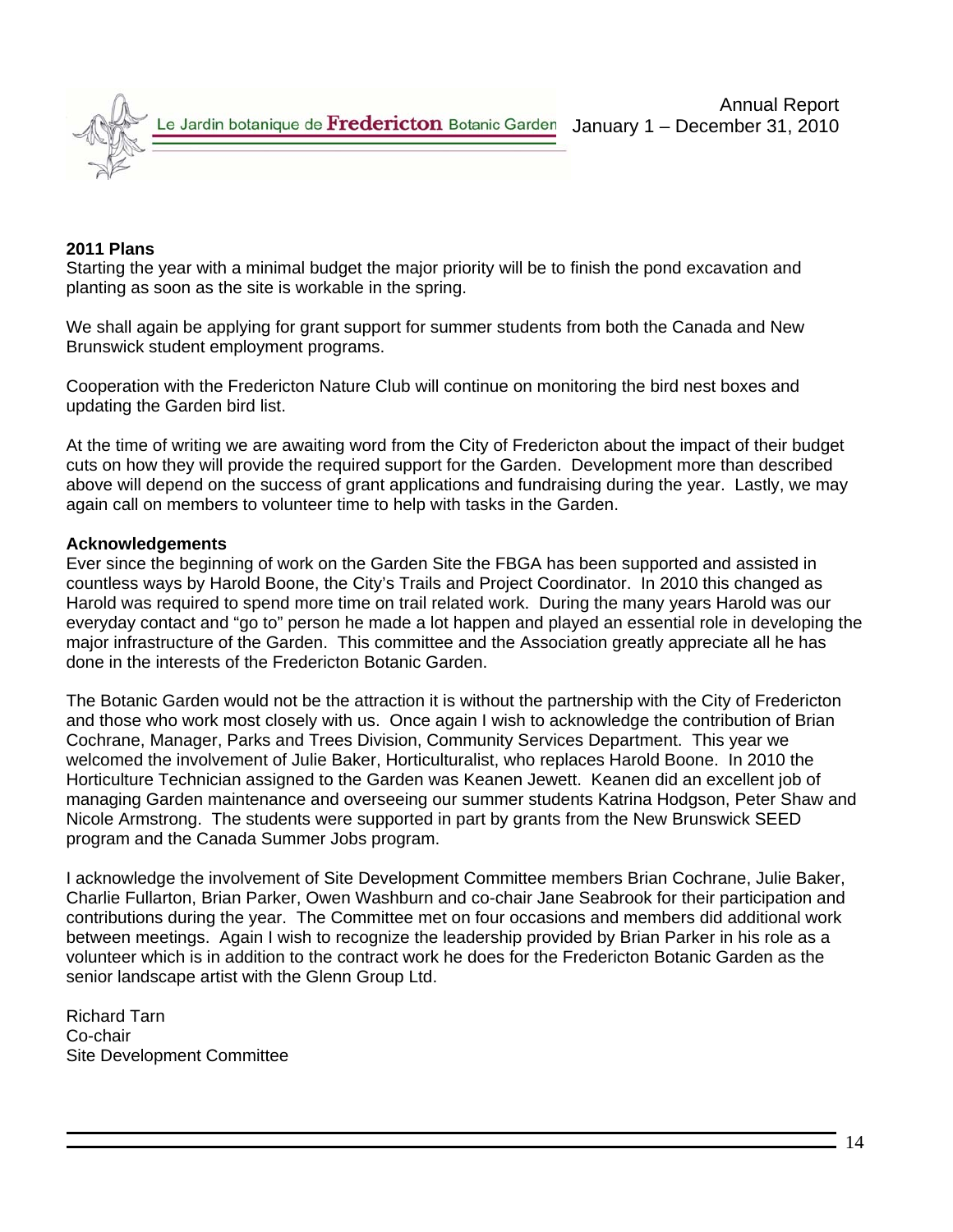

# Site Development Financial

| <b>INCOME</b>                      |                                 |          |           |  |  |  |  |  |
|------------------------------------|---------------------------------|----------|-----------|--|--|--|--|--|
|                                    | Province of NB (SEED program)   |          |           |  |  |  |  |  |
| Government of Canada (CSJ program) |                                 | 3,011.00 |           |  |  |  |  |  |
|                                    |                                 |          | 5,793.83  |  |  |  |  |  |
| <b>EXPENSES</b>                    |                                 |          |           |  |  |  |  |  |
| Pond project                       | Glenn Group                     | Survey   | 1,864.27  |  |  |  |  |  |
|                                    | <b>Rainsford Contracting</b>    |          | 6,409.36  |  |  |  |  |  |
|                                    |                                 |          | 8,273.63  |  |  |  |  |  |
|                                    |                                 |          |           |  |  |  |  |  |
| Salary                             |                                 |          | 11,731.22 |  |  |  |  |  |
|                                    | Employer Costs (includes WHSCC) |          | 1,065.83  |  |  |  |  |  |
|                                    |                                 |          | 12,797.05 |  |  |  |  |  |
| <b>OVERALL TOTAL</b>               |                                 |          | 21,070.68 |  |  |  |  |  |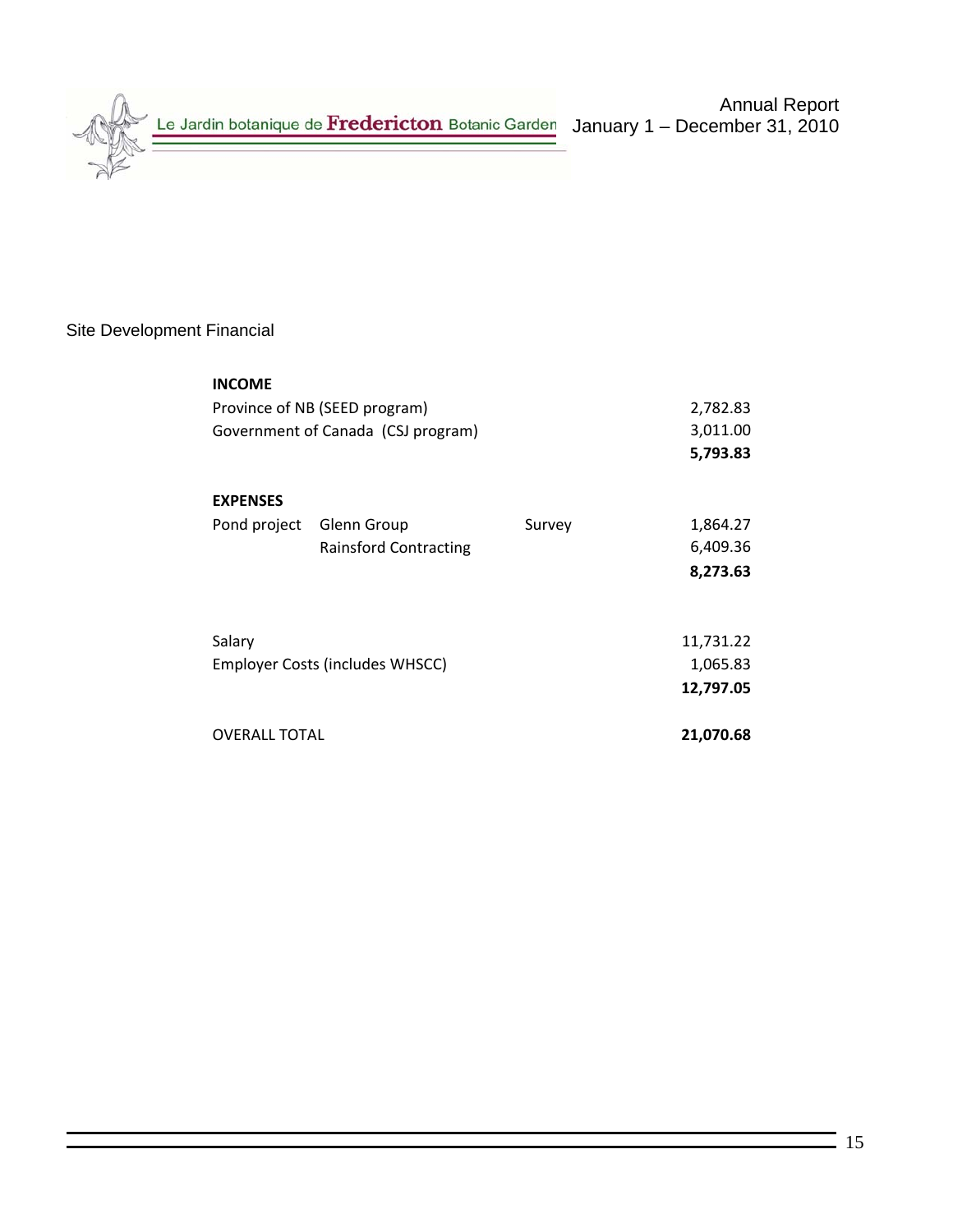

#### **Plant Sale and Raffle 2010**

*Presented at the Annual General Meeting on February 5, 2011*

The  $22^{nd}$  annual Plant Sale was held on May  $30^{th}$  this year. The Board confirmed that future plant sales would take place on the Last Sunday in May every year as it was felt that confusion arose between the  $4<sup>th</sup>$  and last Sunday in years when there are five Sundays in May.

 Thanks in large part to a large donation of plant material from the Estate of Stephen Storey as well as our purchased plants, we had a good selection of prime plants for the sale.

 This year saw an increase in profit from about \$7,200.00 in 2009 to \$9,500.00 in 2010 (sales were up and expenses were down for the plant raffle and Silent Auction).

 Kent's Building Supplies donated a big barbeque at cost for our raffle and Charlie Fullarton made absolutely beautiful white ash garden furniture.

 The Silent Auction was very successful. We focused on garden related items and although there were fewer items, the interest was very positive.

 This year we invited organizations to display information at the plant sale whose interests were similar to the purpose of the Fredericton Botanical Garden Association. This new feature received a positive response from the contributors as well as sale-goers, and will be incorporated into the 2011 Plant Sale.

 The heritage tomatoes and peppers were a huge hit. The displays were swarmed and the response was wonderful. A special thanks to Bill Seabrook for making this feature an unqualified success!

 This year also saw some great new volunteer talent and ideas to mix with the seasoned plant sale volunteers. We had a few new ideas out, and have a few more coming forward this year. I am especially pleased that the Fredericton Botanical Garden Association has its own propagation beds and in 2011, Fredericton Botanical Garden Association's plant material will be on sale.

We also feel that publicity was especially effective this year. Thank you Carole Peacock!

 Thank you to the donors of items for our Silent Auction, including Mayfield Nursery, Kingsbrae Gardens, Saltscapes, Lee Valley Tools and Vesey's Seeds.

Thank you to all the volunteers who helped in so many ways.

 A special thank you to the Plant Sale Committee; Brian Parker, Richard Tarn, Carole Peacock, Ian Veach, Ruth Muldrew, Bill Seabrook, Heather Connors Dunphy and Doug Dewar. You did a fantastic job!

Norah J. Davidson-Wright Chair, 22nd Plant Sale Committee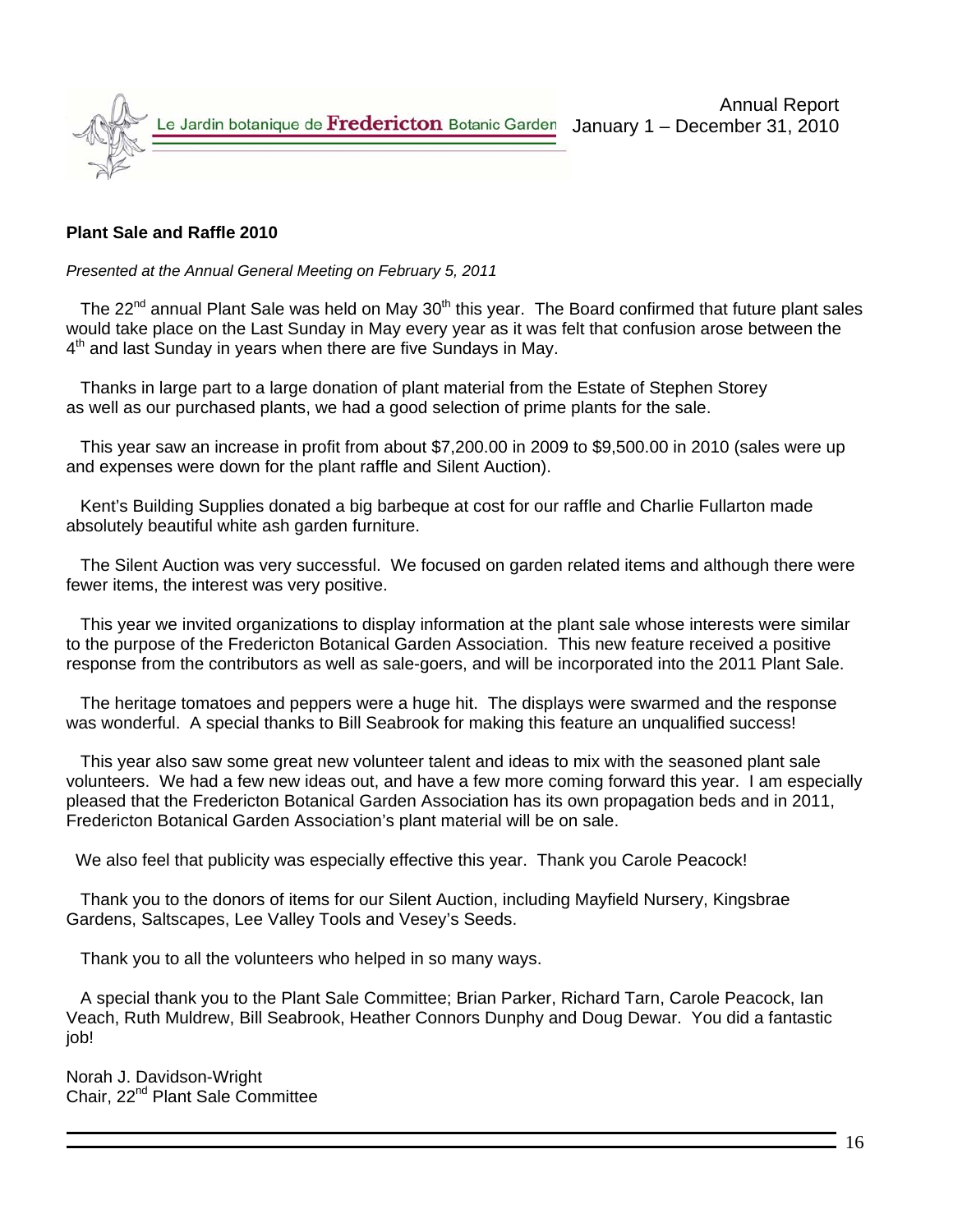

# **Plant Sale and Raffle 2010**

#### **IEXPENSES**

| <b>Plant Sale</b>                     |          | <b>Plant Sale</b>                  |                    |          |
|---------------------------------------|----------|------------------------------------|--------------------|----------|
| <b>Plant Sale</b>                     | 10384.52 | Seeds tomatoes                     |                    | 75.50    |
| <b>Silent Auction</b>                 | 370.50   | Tomato potting soil                |                    | 28.40    |
| <b>BBQ</b> income                     | 305.00   | <b>ARHS</b>                        | rhododendroms      | 170.34   |
| <b>Plant Sale Income</b>              | 11060.02 | Van Noort Bulb Co                  | lilies             | 167.82   |
| Gift in Kind (perennials)             | 44.64    | Advertizing                        |                    | 124.53   |
| Gift in Kind (Storey plants)          | 4500.00  | Posters                            |                    | 39.89    |
|                                       |          | Bag stuffers                       |                    | 11.87    |
| <b>Total Plant Sale Income</b>        | 15604.66 | Potting soil                       |                    | 83.12    |
|                                       |          | Postage                            |                    | 193.23   |
| Raffle                                |          | Postage                            | donation letters   | 20.61    |
| market sales                          | 2132.30  | Red Lane Garden                    | plants             | 299.70   |
| member sales                          | 1378.00  | <b>Canning Perennials</b>          |                    | 866.03   |
| Raffle income                         | 3510.30  | C. Frensch Ltd                     | labels             | 363.34   |
| Gift in Kind (benches)                | 1025.00  | Pineneedle Farms                   |                    | 72.04    |
|                                       |          | <b>Newmarket Properties</b>        | market rental      | 450.00   |
| <b>Total Raffle Income</b>            | 4535.30  | <b>Supplies</b>                    |                    | 17.58    |
|                                       |          | Signage                            |                    | 17.80    |
| <b>Income Plant Sale &amp; Raffle</b> | 20139.96 | Volunteer refreshments             |                    | 110.50   |
|                                       |          | Department Of Biology              |                    | 175.00   |
|                                       |          | Daily Gleaner                      | Ads                | 257.81   |
|                                       |          | Propagation beds                   |                    | 706.57   |
|                                       |          | <b>Plant Sale Expenses</b>         |                    | 4251.68  |
|                                       |          | Gift in Kind Adjustment            |                    | 4544.64  |
|                                       |          | <b>Total Plant Sale Expenses</b>   |                    | 8796.32  |
|                                       |          | Raffle                             |                    |          |
|                                       |          | Raffle License                     |                    | 25.00    |
|                                       |          | <b>Tickets</b>                     |                    | 220.28   |
|                                       |          | Wood for prizes                    |                    | 64.67    |
|                                       |          | Postage                            | Letters to members | 69.04    |
|                                       |          | <b>BBQ</b> prize                   |                    | 339.00   |
|                                       |          | Market rental                      |                    | 60.00    |
|                                       |          | <b>Raffle Expenses</b>             |                    | 777.99   |
|                                       |          | Gift in Kind Adjustment            |                    | 1025.00  |
|                                       |          | <b>Total Raffle</b>                |                    | 1802.99  |
|                                       |          | <b>Total Plant Sale and Raffle</b> |                    | 10599.31 |
|                                       |          | <b>Net Plant Sale and Raffle</b>   |                    | 9540.65  |